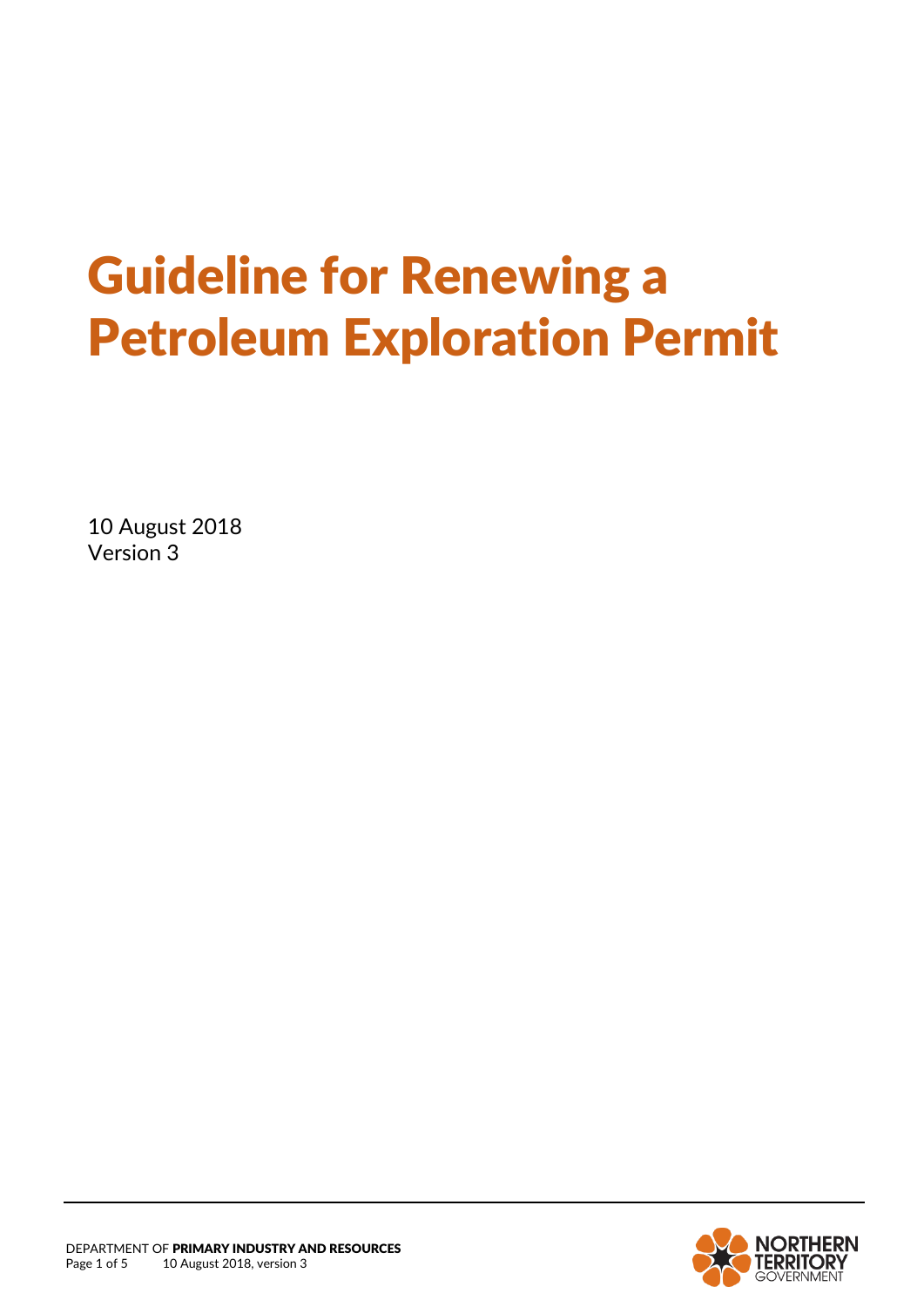| <b>Document details</b>                              |                                                       |                                  |  |  |
|------------------------------------------------------|-------------------------------------------------------|----------------------------------|--|--|
| <b>Document title</b>                                | Guideline for Renewing a Petroleum Exploration Permit |                                  |  |  |
| <b>Contact details</b>                               | <b>Petroleum Operations</b><br><b>Energy Titles</b>   | (08) 8999 5388<br>(08) 8999 7112 |  |  |
| Date and version                                     | 10 August 2018<br>Version 3                           |                                  |  |  |
| Approved by                                          | Rod Applegate                                         |                                  |  |  |
| Date approved                                        | 14 January 2019                                       |                                  |  |  |
| <b>Document review</b><br>(for example,<br>annually) | Annually                                              |                                  |  |  |

| <b>Change history</b> |                |                     |                       |  |  |
|-----------------------|----------------|---------------------|-----------------------|--|--|
| <b>Version</b>        | <b>Date</b>    | <b>Author</b>       | <b>Change details</b> |  |  |
| 1.0                   | 14 Dec 2017    | Mehrdad Rezazadeh   | <b>NA</b>             |  |  |
| 1.1                   | 9 April 2018   | Mehrdad Rezazadeh   | Update post-review    |  |  |
| 2.0                   | 21 May 2018    | Mehrdad Rezazadeh   | Update post-review    |  |  |
| 3.0                   | 10 August 2018 | Christine Cakebread | Formatting            |  |  |

| <b>Acronyms</b><br>The following acronyms are used in this document |                                       |  |  |
|---------------------------------------------------------------------|---------------------------------------|--|--|
| NTG.                                                                | Northern Territory Government         |  |  |
| <b>PRMS</b>                                                         | Petroleum Resources Management System |  |  |
| Territory                                                           | Northern Territory                    |  |  |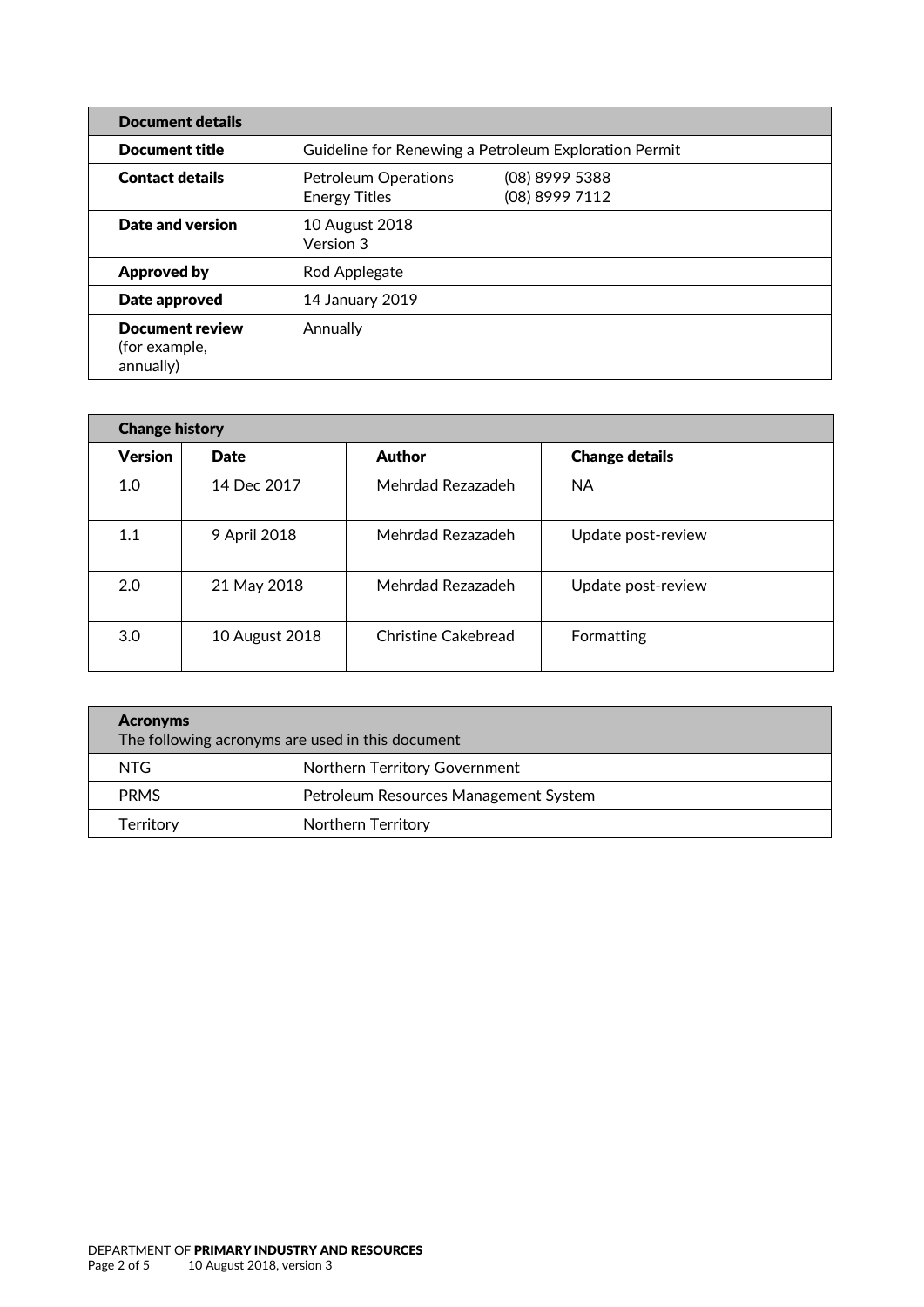## Contents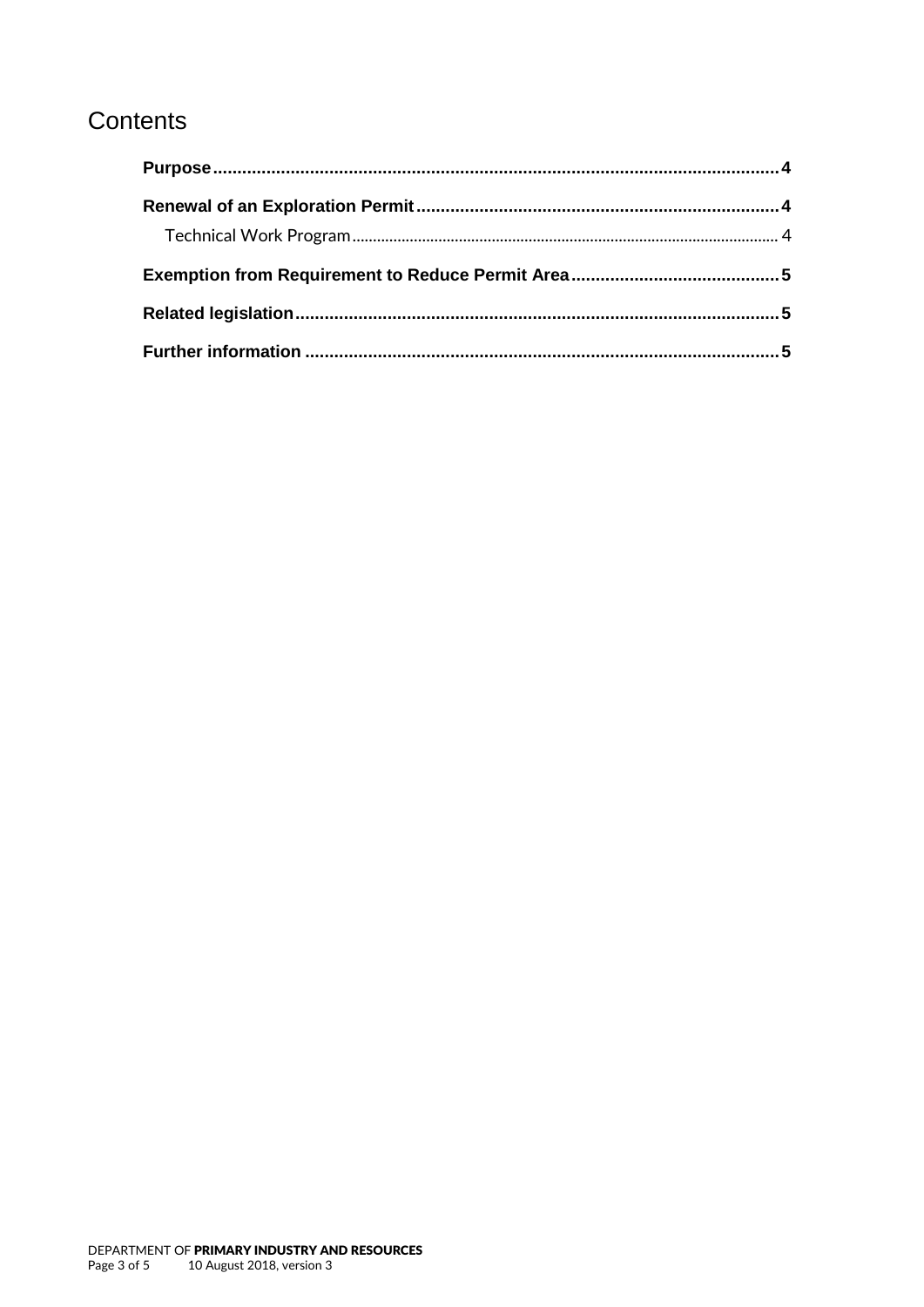### <span id="page-3-0"></span>Purpose

This guideline aims to ensure that the Northern Territory Government (NTG) continues to assist oil and gas explorers to carry out effective exploration and to ultimately develop petroleum resources for the benefit of the Territory economy, while still meeting legislative requirements and providing transparency and accountability.

The guideline applies to all exploration permit holders or their representatives who wish to apply to renew an exploration permit.

By following the requirements in this guideline you will ensure that your application is processed in a timely way with minimal disruption to you.

## <span id="page-3-1"></span>Renewal of an Exploration Permit

You can apply to renew an exploration permit before it expires.

You must apply between three and six months before the expiry date, although applications up to but no later than the expiry date may be accepted in some circumstances.

The permit will lapse if you don't submit a renewal application before the end of its term.

Once you have applied to renew a permit, the existing permit will remain valid until the department makes a decision about the renewal.

An exploration permit can be renewed for a period of five years. A permit can only be renewed twice.

Generally you will relinquish 50% of the blocks in your permit area on renewal. The remaining blocks should form a single area or a number of discrete areas of two or more blocks. If you are renewing an area of 12 or more blocks, each discrete area should comprise of 12 blocks or more, however you may apply for an exemption to this rule.

Your renewal application should include:

- A technical and geological evaluation of the petroleum potential of the area including resource estimates in terms of the best estimate prospective resources for identified leads and prospects. Resource estimates must be in accordance with PRMS.
- A technical work program, developed in accordance with the relevant guideline requirements.
- An overview of your compliance with the permit conditions, any directions you have been issued and with the *Petroleum Act*.
- A report detailing the actions you have taken to restore and rehabilitate the blocks that will be relinquished at renewal and any land adjacent to the permit area that has been affected by your operations.

You may be asked to provide additional information to support your application.

#### <span id="page-3-2"></span>Technical Work Program

Your work program should be developed in line with the Guideline for Developing a Technical Work Program – Petroleum Exploration Permit.